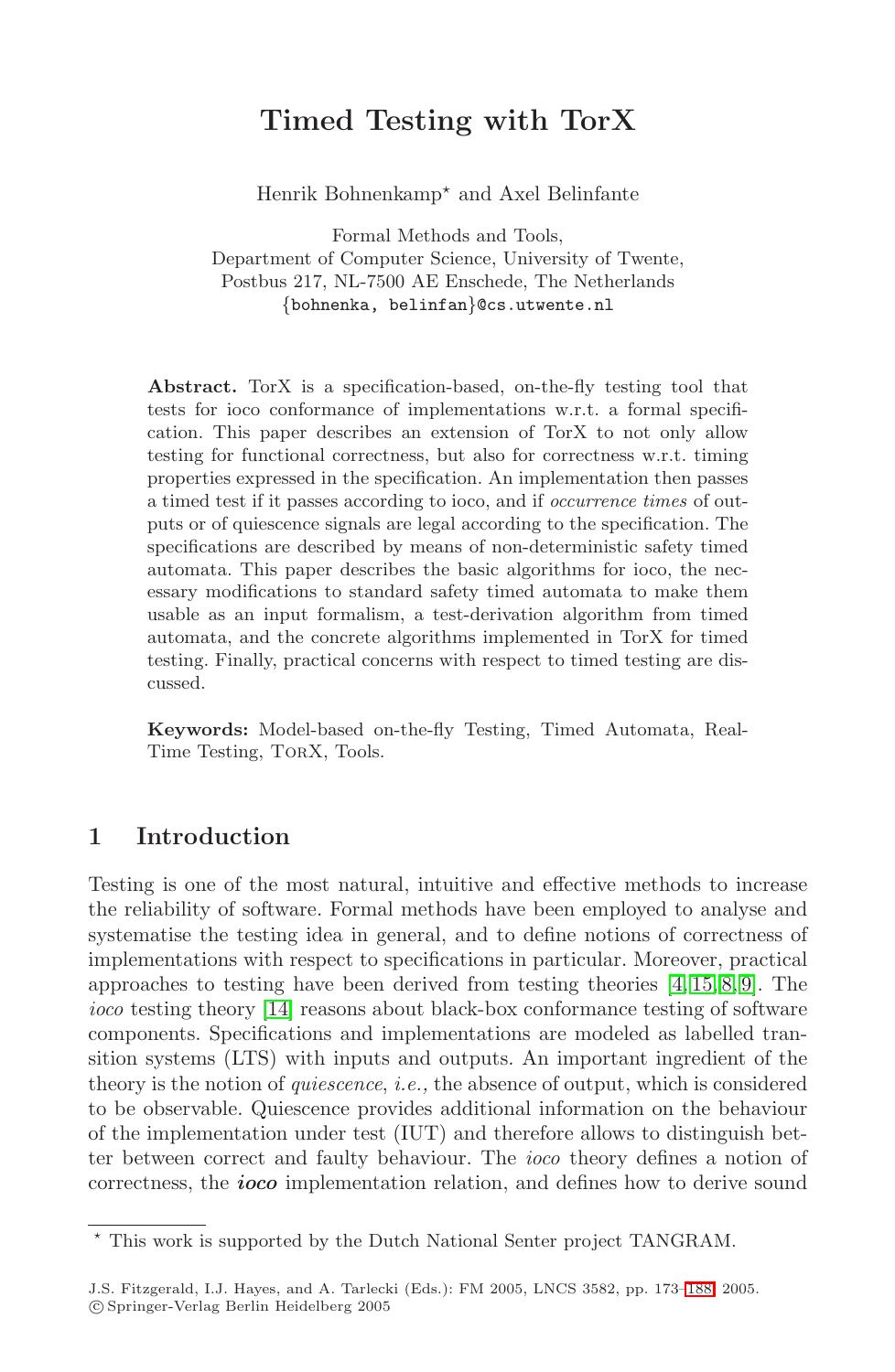test-cases from the specification. The set of all *ioco* test-cases (which is usually of infinite size) is exhaustive, *i.e.,* in theory it is possible to distinguish all faulty from all *ioco*-correct implementations by executing all test-cases. In practice, *ioco*-test-cases can be used to test software components and to find bugs. The testing tool TorX has been developed [\[4,](#page-15-0) [15\]](#page-15-1) to derive *ioco* test-cases automatically from a specification, and to apply them to an IUT. TorX does *on-the-fly testing*, *i.e.,* test-case derivation and execution is done simultaneously. TorX has been used successfully in several industry-relevant case-studies [\[2,](#page-14-0) [3\]](#page-15-6).

This paper is about an extension of TorX to allow testing of real-time properties: *real-time testing*. Real-time testing means that the decisions whether an IUT has passed or failed a test is not only based on which outputs are observed, given a certain sequence of inputs, but also on *when* the outputs occur, given a certain sequence of inputs *applied at predefined times*. Our approach is influenced by, although independent of, the *tioco* theory [\[6\]](#page-15-7), an extension of *ioco* to realtime testing. Whereas the *tioco* theory provides a formal framework for timed testing, we describe in this paper an algorithmic approach to real-time testing, inspired by the existing implementation of TorX. We use as input models nondeterministic *safety timed automata*, and describe the algorithms developed to derive test-cases for timed testing.

**Related Work.** Real-time testing has recently come more and more into focus of research. In [\[11,](#page-15-8) [12\]](#page-15-9) approaches are described in which timed automata are used as specification formalism, and algorithms are described to do on-the-fly timed testing based on these specifications. These approaches are most similar to the one we describe in this paper. However, the big difference is that we take in our approach *quiescence* into account.

TorX itself has in fact already been used for timed testing [\[2\]](#page-14-0). Even though the approach was an ad-hoc solution to test for some timing properties in a particular case study, the approach has shown a lot of the problems that come with practical real-time testing, and has provided solutions to many of them. This early case-study has accelerated the implementation work for our TorX extensions immensely.

**Structure of the Paper.** In Section [2,](#page-2-0) we introduce *ioco*, describe the central algorithms of TorX, and comment on *tioco*. In Section [3,](#page-6-0) we introduce the class of models we use to describe specifications, and describe the algorithms necessary to do testing. In Section [4,](#page-9-0) we describe an abstract algorithm to derive test-cases from timed automata, and describe how we have implemented this in TorX. In Section [5,](#page-12-0) we address practical issues regarding timed testing. We conclude with Section [6.](#page-14-1)

**Notational Convention.** We will frequently define structures by means of tuples. If we define a tuple  $T = (e_1, e_2, \ldots, e_n)$ , we often will use a kind of *record* notation known from programming languages in order to address the components of the tuple, *i.e.*, we will write  $T.e<sub>i</sub>$  if we mean component  $e<sub>i</sub>$  for  $T$ , for  $i = 1, \ldots, n$ .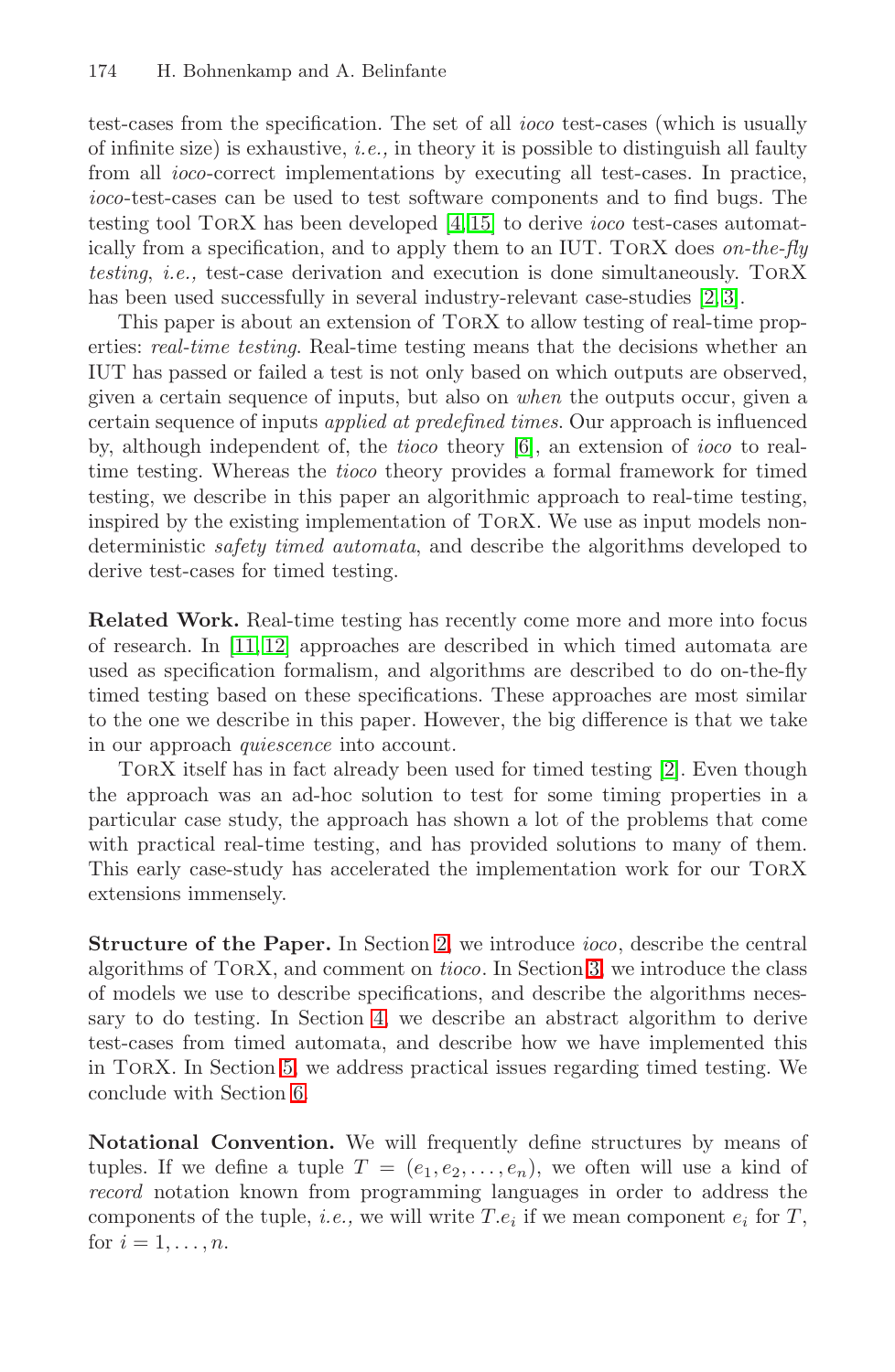## <span id="page-2-1"></span><span id="page-2-0"></span>**2 Preliminaries**

### **2.1 The** *ioco* **Way of Testing**

In this section we give a summary of the *ioco* theory (*ioco* is an abbreviation for "*IO-conformance*"). Details can be found in [\[14\]](#page-15-4).

**The** *ioco* **Theory.** A *labelled transition system* (LTS) is a tuple  $(S, s_0, Act, \rightarrow)$ , where S is a set of states,  $s_0 \in S$  is the initial state, Act is a set of labels, and  $\rightarrow \subseteq$  $S \times Act \cup \{\tau\} \times S$  is the transition relation. Transitions  $(s, a, s') \in \to$  are frequently written as  $s \stackrel{a}{\rightarrow} s'$ .  $\tau$  is the *invisible* action. The set of all transition systems over label set *Act* is denoted as  $\mathcal{L}(Act)$ . Assume a set of input labels  $L_I$ , and a set of output labels  $L_U$ ,  $L_I \cap L_U = \emptyset$ ,  $\tau \notin L_I \cup L_U$ . Elements from  $L_I$  are often suffixed with a "?" and elements from  $L_U$  with an "!" to allow easier distinction. An LTS  $L \in \mathcal{L}(L_I \cup L_U)$  is called an Input/Output transition system (IOTS) if L is *input-enabled*, *i.e.*,  $\forall s \in S, \forall i? \in L_I : \exists s' \in L.S : s \stackrel{i?}{\rightarrow} s'.$  Input-enabledness ensures that IOTS can never deadlock. However, it might be possible that from certain states no outputs can be produced without prior input. This behaviour is described by the notion of *quiescence*: let  $L \in \mathcal{L}(L_I \cup L_U)$ , and  $s \in L.S$ . Then s is *quiescent* (denoted  $\delta(s)$ ), iff  $\forall a \in L_U \cup \{\tau\} : \neg \exists s' \in L.S : s \xrightarrow{a} s'.$  We introduce the *quiescence label*,  $\delta \notin L_I \cup L_U \cup \{\tau\}$ , and define the  $\delta$ -closure  $\Delta(L)$  =  $(L.S, L.s_0, L_I \cup L_U \cup {\tau} \cup {\delta}, \rightarrow'), \text{ where } \rightarrow' = L. \rightarrow \cup \{ (s, \delta, s) \mid s \in L.S \land \sigma \}$  $\delta(s)$ . It is this definition of quiescence which makes it necessary to postulate strongly convergent LTS, *i.e.,* which do not have infinite computations with only a finite trace. We introduce some more notation to deal with transition systems. Assume LTS L. For  $a \in Act \cup \{\tau\}$ , we write  $s \xrightarrow{a}$ , iff  $\exists s' \in L.S : s \xrightarrow{a} s'$ . We write  $s \stackrel{a_1,...,a_n}{\longrightarrow} s'$  iff  $\exists s_1, s_2,..., s_{n-1} \in L.S : s \stackrel{a_1}{\longrightarrow} s_1 \stackrel{a_2}{\longrightarrow} s_2 \cdots s_{n-1} \stackrel{a_n}{\longrightarrow} s'$ . We write  $s \Longrightarrow s'$  iff  $s \xrightarrow{\tau, ..., \tau} s'$ , and  $s \stackrel{a}{\Longrightarrow} s'$  iff  $\exists s'', s''' \in L.S : s \Longrightarrow s'' \stackrel{a}{\rightarrow} s''' \Longrightarrow s'$ . Let  $L \in \mathcal{L}(L_I \cup L_U)$ . For a state  $s \in L.S$ , the set of *suspension traces* from s, denoted by  $Straces(s)$ , are defined as  $Straces(s) = \{ \sigma \in (L_I \cup L_U \cup \{\delta\})^* \mid s \stackrel{\sigma}{\implies} \}$ , where  $\implies$  is defined on top of  $\Delta(L) \rightarrow$ . We define  $Straces(L) = Straces(L.s_0)$ . For  $L \in \mathcal{L}(L_I \cup L_U)$  and  $s \in L.S$ , we define  $out(s) = \{o \in L_U \mid s \stackrel{o}{\to} \} \cup \{\delta \mid \delta(s)\}\$ , and, for  $S' \subseteq L.S$ ,  $out(S') = \bigcup_{s \in S'} out(s)$ . Furthermore, for  $s \in L.S$ , <u>s</u> after  $\sigma$  =  $\{s' \in L.S \mid s \stackrel{\sigma}{\Longrightarrow} s'\}$ , and for  $S \subseteq L.S$ , <u>S after  $\sigma = \bigcup_{s \in S} s$  after  $\sigma$ </u>. We define L after  $\sigma = L.s_0$  after  $\sigma$ .

Let  $Spec$ ,  $\overline{Impl \in \mathcal{L}(L_I \cup L_U)}$  and let  $Impl$  be an IOTS. Then we define

*Impl ioco Spec* ⇔ ∀σ ∈ *Straces*(*Spec*) : *out*(*Impl* **after** σ) ⊆ *out*(*Spec* **after** σ).

**Testing for** *ioco* **Conformance: Test-Case Derivation.** To test a real system, we need a specification of it. From the specification test-cases can be derived that are sound with respect to *ioco*, *i.e.,* their execution will never lead to a test failure if the implementation is *ioco*-correct. Test cases are deterministic, finite, non-cyclic LTS with two special states **pass** and **fail**, which are supposed to be *terminating*. Test-cases are defined in a process-algebraic notation, with the following syntax:  $T \longrightarrow \textbf{pass} \mid \textbf{fail} \mid a; T \mid \sum_{i=1}^{n} a_i T_i$ , for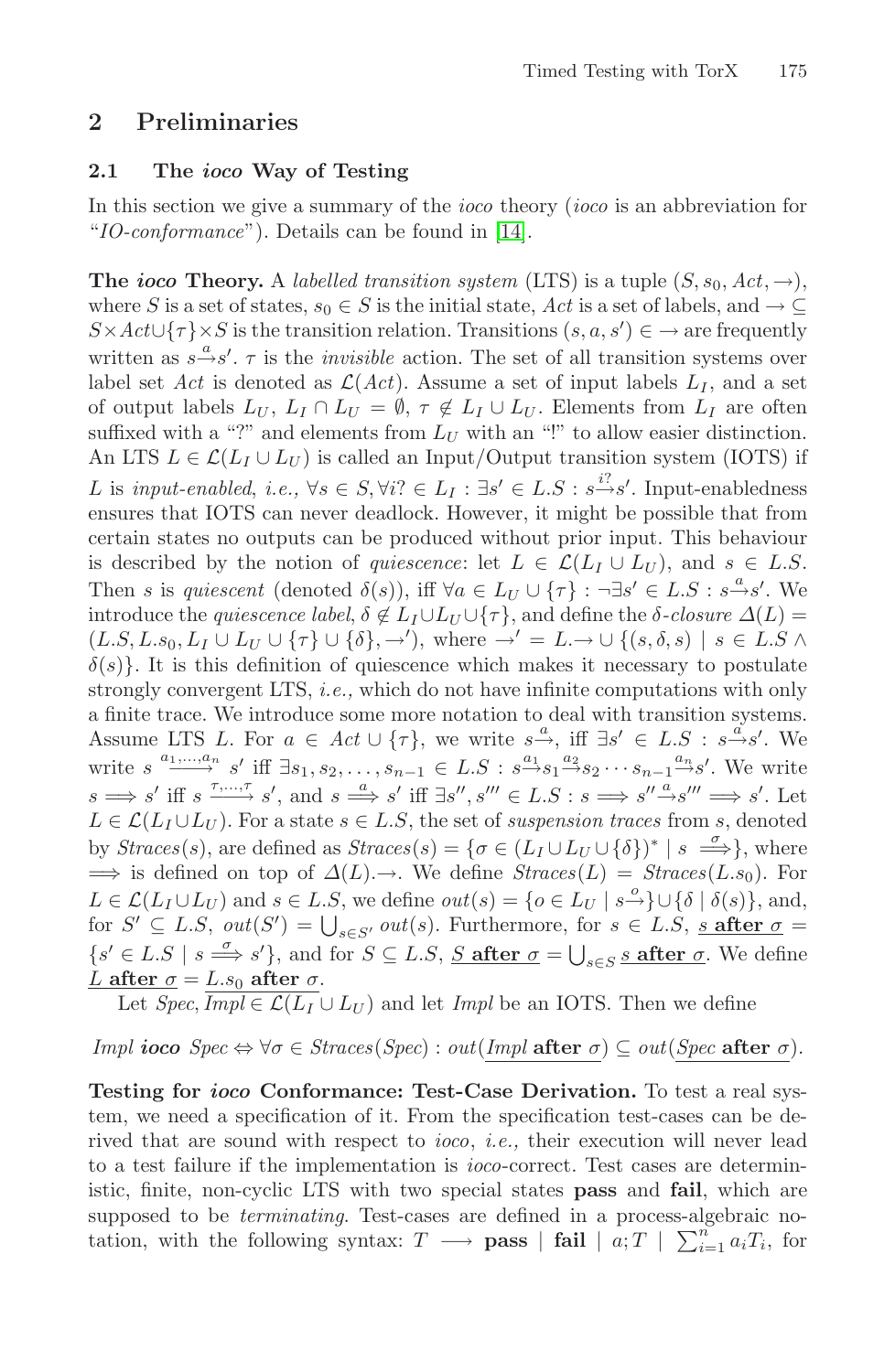

<span id="page-3-0"></span>**Fig. 1.** The TorX tool architecture

 $a, a_1, \ldots, a_n \in L_I \cup L_U \cup \{\delta\}.$  Assuming an LTS  $L \in \mathcal{L}(L_I \cup L_U)$  as a specification, test cases are defined recursively (with finite depth) according to the following rules. Starting with the set  $S = \{L.s_0\},\$ 

- 1.  $T := \text{pass}$  is a test-case;
- 2.  $T := a$ ; T' is a test-case, where  $a \in L_I$  and, assuming that  $S' = S$  after a and  $S' \neq \emptyset$ , T' is a test-case derived from set S';
- 3. For  $out(S)=(L_U\cup\{\delta\})\setminus out(S),$

$$
T := \sum_{x \in out(S)} x; \text{fail} \quad + \sum_{x \in out(S)} x; T_x
$$

is a test-case, where the  $T_x$  for  $x \in out(S)$  are test-cases derived from the respective sets  $S_x = S$  after x.

### <span id="page-3-1"></span>**2.2 On-the-Fly** *ioco* **Testing: TorX**

In Figure [1](#page-3-0) we see the tool structure of TorX. We can distinguish four tool components (not counting the IUT): explorer, primer, driver and adapter. The EXPLORER is the software component that takes a specification as input and provides access to an LTS representation of this specification. The primer is the software component that is *ioco* specific. It implements part of the testcase derivation algorithm for the *ioco* theory. In particular, the PRIMER interacts directly with the EXPLORER, *i.e.*, the representation of the specification, in order to compute so-called *menus*. Menus are sets of transitions with input, output or  $\delta$  labels, which according to the model are allowed to be applied to the IUT or allowed to be observed.

The PRIMER is triggered by the DRIVER. The DRIVER is the only active component and acts therefore as the motor of the TorX tool chain. It decides whether to apply a stimulus to the IUT, or whether to wait for an observation from the ADAPTER, and it channels information between PRIMER and ADAPTER.

The ADAPTER has several tasks: i) interface with the IUT; ii) translate abstract actions to concrete actions and and apply the latter to the IUT; iii) observe the IUT and translate observations to abstract actions; iv) detect absence of an output over a certain period of time and signal quiescence.

The recursive definition of test-cases as described in Section [2.1](#page-2-1) allows to derive and execute test-cases simultaneously, *on-the-fly*. The core algorithm is the computation of *menus* from a set of states S. The output menu contains transitions labeled with the actions from the *out*-set *out*( $S$ ). The input menu contains all inputs that are allowed to be applied to the IUT, according to the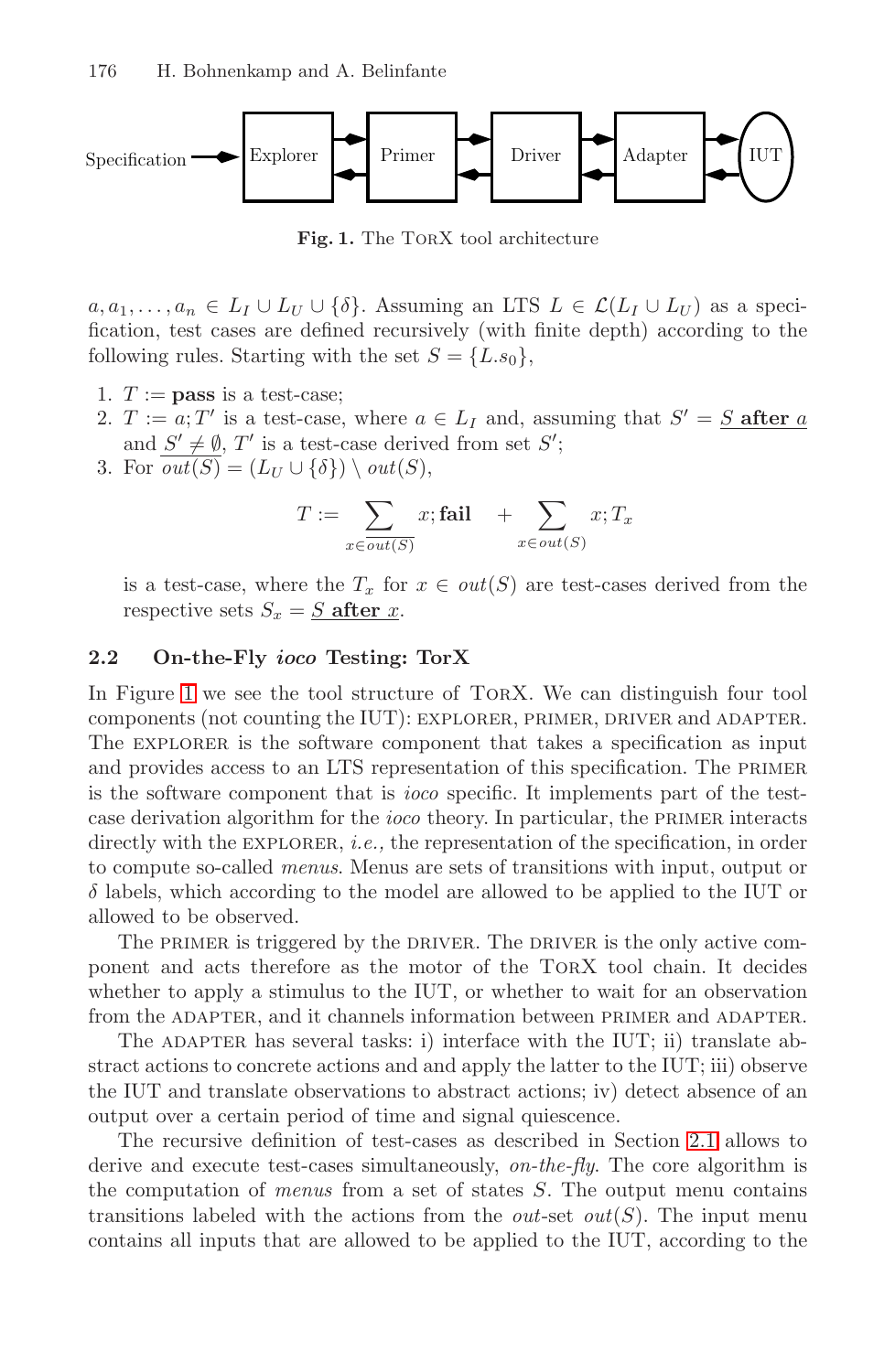specification. The reason to keep transitions, rather than actions, in menus is that it is necessary to know the destination states which can be reached after applying an input or observing an output. The computation of a menu requires for each state in  $S$  the bounded exploration of a part of the state-space. Recursive descent into the state-space is stopped if a transition with an input or output label is seen.

The algorithm for the computation of menus is given in Fig. [2.](#page-4-0) We assume an LTS *Spec*  $\in \mathcal{L}(L_I \cup L_U)$ . Input to the algorithm is a set  $S$  of states. Initially,  $S = \{L.s_0\}$ . After trace  $\sigma \in (L_I \cup L_U \cup \{\delta\})^*$  has been observed,  $S = L$  after  $\sigma$ . Note that the transitions with  $\delta$  labels are implicitly added to the *out* set when appropriate. Therefore, the explorer does not have to deal with the  $\delta$ -closure of the LTS it represents.

<span id="page-4-13"></span><span id="page-4-11"></span><span id="page-4-10"></span>Given the computed menus *in*, *out*, the DRIVER component decides how to proceed with the testing. The algorithm is given in Fig. [3.](#page-4-1) In principle, the DRIVER has to choose between the three different possibilities that have

```
Algorithm Compute Menu
1 input: Set of states S
2 output: Set of transitions in, out
3 in := \emptyset<br>4 out :=out := \emptyset5 already explored := ∅
6 foreach s \in S<br>7 already_expl
7 already_explored := already_explored ∪ {s}<br>8 S := S \setminus \{s\}8 S := S \setminus \{s\}<br>9 is miescent
          is\_quiescent := true10 foreach q \stackrel{a}{\rightarrow} q' \in Spec \rightarrow \cap (\{s\} \times Act \cup \{\tau\} \times L.S)11 if a = \tau12 is\_quiescent := false<br>
13 if g' \notin already \;explo13 if q' \notin already\_explored : S := S \cup \{q'\}14 else :
15 if a \in L_I : in := in \cup \{q \xrightarrow{a} q' \}16 else :
17 \qquad out := out \cup \{q^{\underline{a}} \rightarrow q'\}18 is quiescent := false
19 end
20 if is_quiescent : out := out \cup {s \xrightarrow{\delta} s}
21 end
22 return(in,out)
```
#### <span id="page-4-0"></span>**Fig. 2.** Menu computation

been given for the *ioco* test-case algorithm in Section [2.1:](#page-2-1) i) termination, ii) applying an input in set *in*, or iii) waiting for an output.

With the variables *wait* and *stop* we denote a probabilistic choice: whenever one of them is references they are either **false** or **true**. The driver control loop therefore terminates with probability one. The choice between ii) and iii) is also done probabilistically: if the ADAPTER has no observation to offer to the DRIVER, the variable

<span id="page-4-15"></span><span id="page-4-14"></span><span id="page-4-12"></span><span id="page-4-8"></span><span id="page-4-5"></span>

<span id="page-4-1"></span>**Fig. 3.** Driver Control Loop

*wait* is consulted. To describe the algorithm of the DRIVER, we enhance the definition of  $\cdot$  **after**  $\cdot$  to menus. If M is a menu, then we define M **after**  $a =$  $\{q' \mid (q \xrightarrow{a} q') \in M\}.$ 

**Quiescence in Practice.** From the specification point-of-view, quiescence is a reachability property. In the real world, a non-quiescent implementation will produce an output after some finite amount time. If an implementation never produces an output, it is quiescent. Therefore, from an implementation point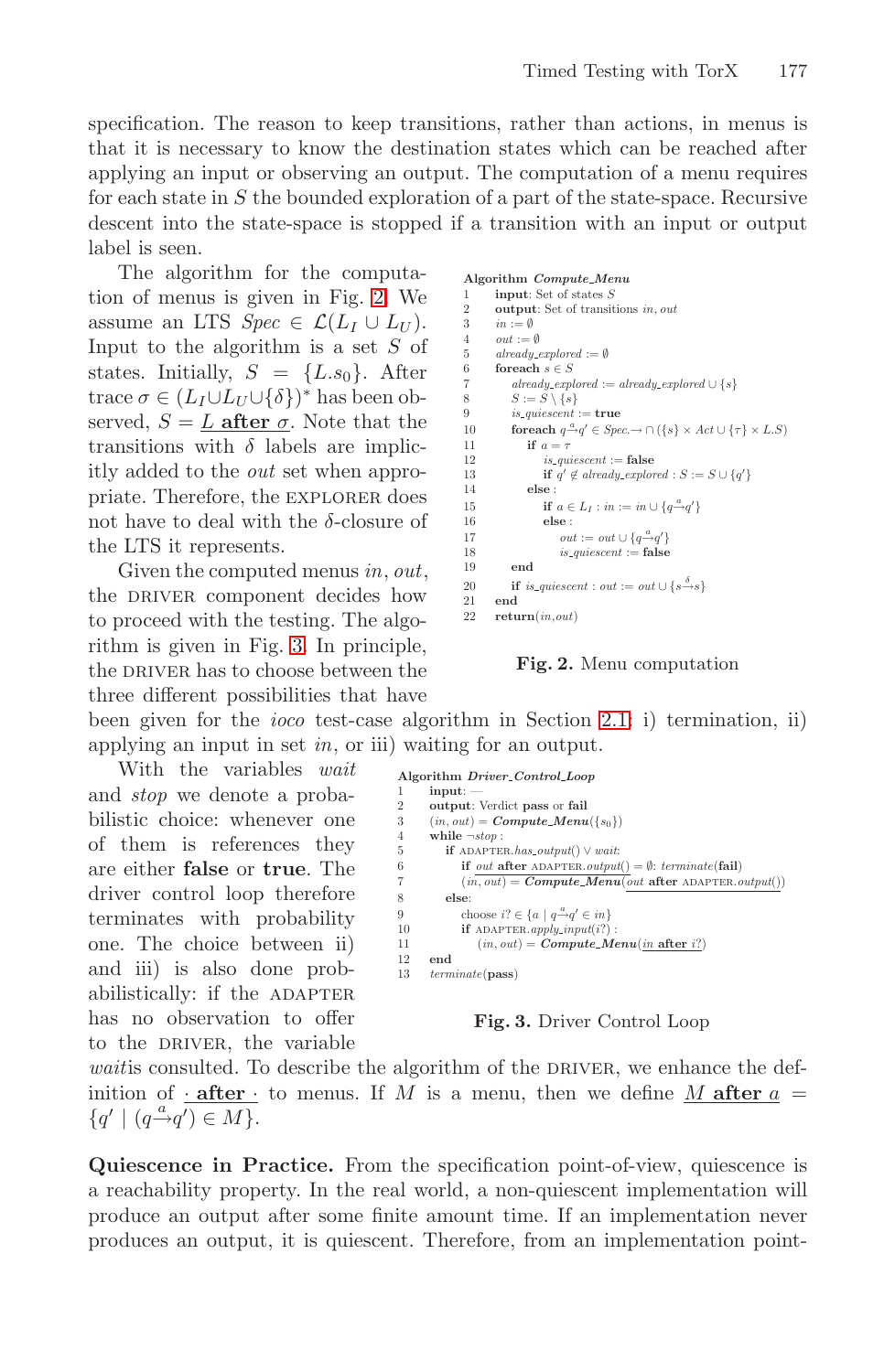of-view, quiescence can be seen as a timing property, and one that can not be detected in finite time. In theory, this makes quiescence detection impossible. However, in practice it is possible to work with approximations to quiescence. A system that is supposed to work at a fast pace, like in the order of milli-seconds, can certainly be considered as being quiescent, if after two days of waiting no output has appeared. Even two hours, if not two minutes of waiting might be a sufficient to conclude that the system is quiescent. It seems to be plausible to approximate quiescence by waiting for a properly chosen time interval after the occurrence of the latest event. This is the approach chosen for TorX. The responsibility to detect quiescence and to send a synthetic action, the *quiescence signal*, lies with the ADAPTER.

## <span id="page-5-2"></span>**2.3** *tioco* **Testing Theory**

Even though development of the *tioco* theory and our own work described here has been mostly independent from each other, some important decisions made for *tioco* have been adapted for our own approach.

In *tioco*, the formalism used to model specification and implementation of timed systems are so-called *timed transition systems* with input and output labels (TIOTS). Timed transition systems are LTS with an explicit notion of time and delay. An implementation relation *tioco* is defined, and also a test-case derivation algorithm. *tioco* is meant as an extension of *ioco* to timed testing. Therefore, the theory has to deal with quiescence. As explained in Section [2.2,](#page-3-1) quiescence is in real life a property related to time, and the methods to approximate the occurrence of quiescence is reused from the approach chosen for TorX. However, since TIOTS have an explicit notion of time, the quiescence approximation approach has to be taken explicitly into account in the definition of test-cases. It is in principle straightforward to define quiescence on the level of TIOTS in terms of reachability, but the derived test-cases must define explicitly when a  $\delta$  is allowed to be *observed*. In order to define this unambiguously, an assumption is made which must be met by an implementation in order to ensure the soundness of *tioco* testing.

<span id="page-5-0"></span>**Definition 1 (***tioco* **Quiescence Prerequisite).** *For an implementation Impl there is an*  $M \in \mathbb{R}$  *such that* 

- **–** *Impl produces an output within* M *time units, counted from the last input or output, or,*
- **–** *if it does not, then Impl is quiescent.*

It is in general the responsibility of the system designer to ensure that this assumption holds and to provide a reasonable value for  $M$ . In general, there will be systems which can never fulfil this property. Quiescence for TIOTS is (informally) defined as follows.

<span id="page-5-1"></span>**Definition 2 (***tioco* **Quiescence).** *A state in a TIOTS is quiescent iff there is no state reachable by*  $\tau$ -steps or by delaying, where a transition with an output *label is enabled.*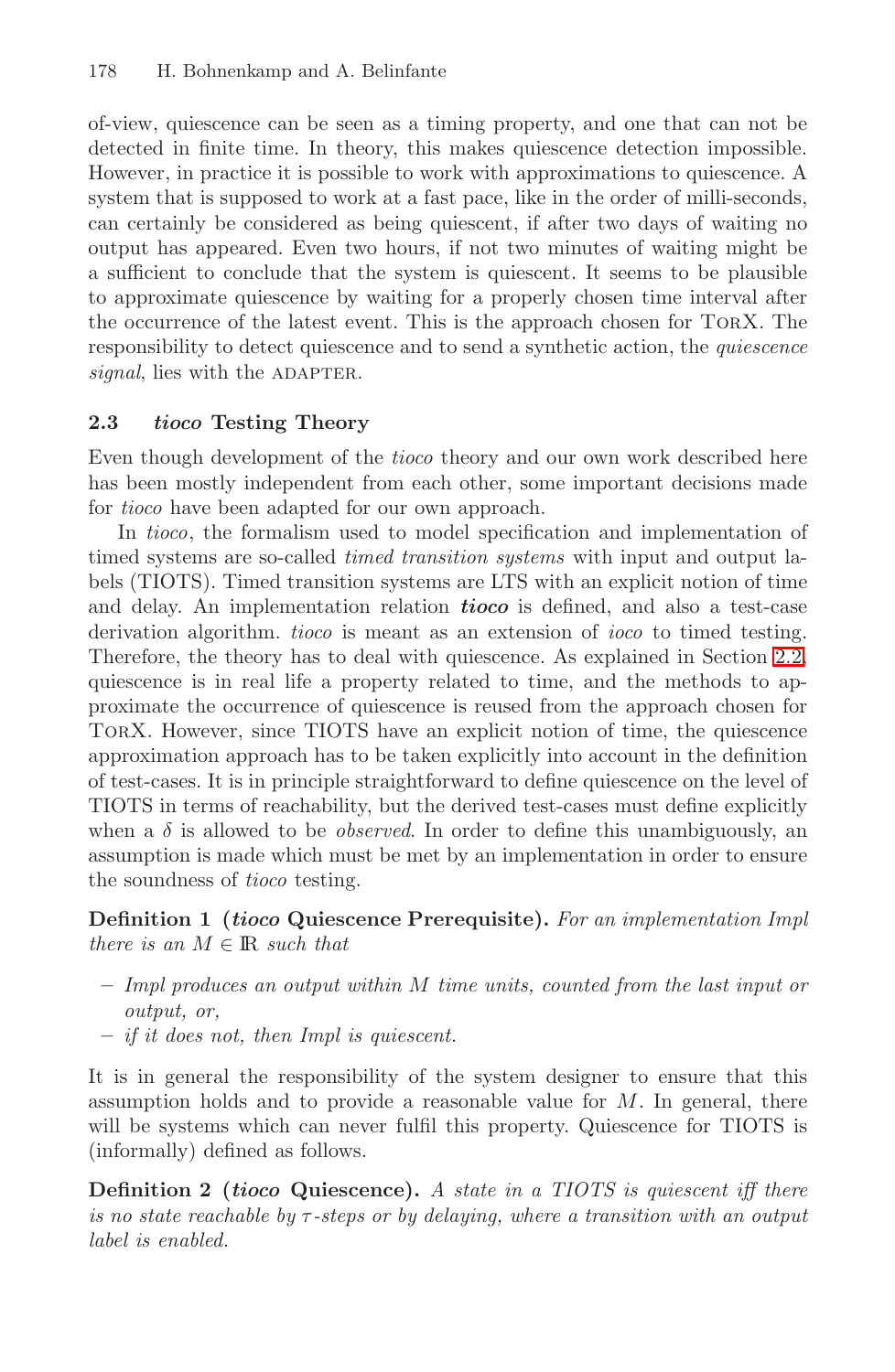Note that this definition of quiescence is more general than the one for *ioco*. A state that can make a τ -step can in *tioco* still be considered as quiescent, whereas in *ioco* not.

Related to the handling of quiescence is another property in the *tioco* theory which we adopt: the *no-forced-input* property. A system must not be forced to get inputs at a certain time in order to proceed. This basically states that if a state is quiescent, *i.e.,* if it can only proceed by accepting inputs, it must be ensured that there is no urgency requirement on the application of an input. If a state in an TIOTS specification waits for inputs, it must be allowed to wait for these inputs forever.

## <span id="page-6-0"></span>**3 Absolute-Time Timed Automata**

The input formalism chosen for our timed-testing extensions of TorX are nondeterministic safety timed automata [\[10\]](#page-15-10). In this section we will introduce the necessary background needed to describe our testing approach.

## **3.1 From Timed Automata to Zones**

Our approach makes use of zone-based semantics of timed automata known from the literature. A comprehensive treatment on semantics and algorithms for timed and zone automata is given in [\[5\]](#page-15-11). In the following we will give a nano-tutorial on this subject.

A time domain T is a totally ordered, well-founded additive monoid with neutral element 0 that is also the minimum in the ordering, and with  $d + d' \leq d$ iff  $d' = 0$ , for all  $d \in \mathbb{T}$ . In the following we assume a fixed time domain  $\mathbb{T}$ . Let C be a set of clock variables. An *atomic clock-constraint* is an inequality of the form  $b_l \prec x - y \prec b_u$  or  $b_l \prec x \prec b_u$ , for  $x, y \in \mathcal{C}, \prec \in \{\prec, \leq\}$ , and  $b_l, b_u \in \mathbb{T}$ with  $b_l \leq b_u$ . Clock constraints are conjunctions of atomic clock constraints. The set of all clock constraints over clock set C is denoted by  $\mathcal{B}(\mathcal{C})$ . Atomic clock constraints of the form  $b_l \prec x-y \prec b_u$  are also called *clock-difference constraint*.

**Definition 3 (Timed Automaton).** *A timed automaton* T *is a tuple*  $(N, \mathcal{C}, \mathit{Act}, l_0, E, I)$ *, where* 

- **–** N *is a finite set of locations,*
- **–** C *is a set of clock variables,*
- **–** *Act is a set of labels,*
- $l_0 \in N$  *is the initial location,*
- $E \subseteq N \times \mathcal{B}(\mathcal{C}) \times Act \cup \{\tau\} \times 2^{\mathcal{C}} \times N$  *is the set of edges*
- $-I: N \to \mathcal{B}(\mathcal{C})$  assigns invariants to locations.

*We define* A(*Act*) *to be the set of timed automata over the label set Act .*

The edges  $(l, g, a, r, l') \in E$  are abbreviated  $l \stackrel{g,a,r}{\longrightarrow} l'$ , where  $g \in \mathcal{B}(\mathcal{C})$  is called *guard* of the edge, and  $r \subseteq \mathcal{C}$  *clock reset*. Guards and invariants are clock constraints. Note that in the literature the set of clocks is usually not explicitly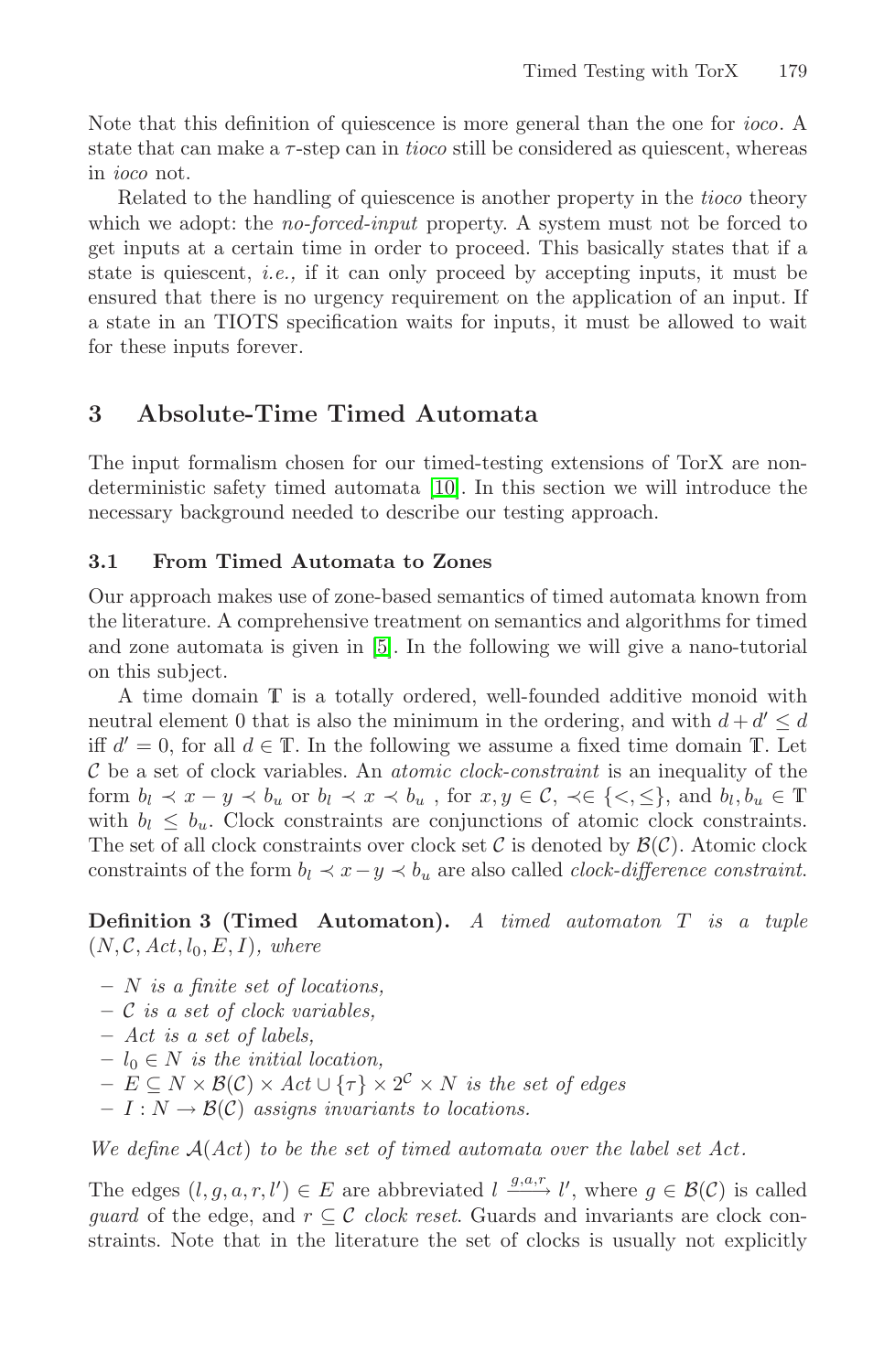mentioned in the definition of a timed automaton, but in the following it is necessary to remember on which set of clocks the semantics of a timed automaton is defined.

A *clock valuation* is a function  $u : \mathcal{C} \to \mathbb{T}$ . For  $d \in \mathbb{T}$ , we define  $(u + d)(c) =$  $u(c) + d$ . If a valuation u satisfies a clock constraint  $C \in \mathcal{B}(\mathcal{C})$ , *i.e.*, if the relational expression obtained by replacing all occurrences of clock names c by  $u(c)$  evaluates to true, we write  $u \in C$ . If  $r \subseteq C$ , then  $u[r \mapsto 0](c) = 0$ , if  $c \in r$ , and  $u[r \mapsto 0](c) = u(c)$ , otherwise.

The semantics of a timed automaton is a transition system where states are pairs  $(l, u)$  of locations and clock valuations. Initial state is  $(l_0, \{c \mapsto 0 \mid c \in C\})$ . Transitions are defined as follows.

<span id="page-7-0"></span>
$$
\frac{u \in I(l) \quad (u+d) \in I(l)}{(l,u) - \xrightarrow{d} (l,u+d)} (d \in \mathbb{T}) \qquad \frac{l^{\frac{g}{2},a,\frac{r}{2}l'}}{(l,u) - \xrightarrow{u \in g} u' = u[r \mapsto 0]} \frac{u' \in I(l')}{(l,u) - \xrightarrow{a} (l',u')}
$$
(1)

If  $T$  is a continuous set, like  $\mathbb{R}^+$ , the transition system defined by the two rules have a continuous state-space. It is well known, however, that under certain conditions it is possible to abstract from the continuous transitions defined above, and derive a discrete representation of the timed automaton, the *region automaton* [\[1\]](#page-14-2). More efficient in time and space however is the construction of a *zone automaton* [\[5\]](#page-15-11), which is an abstraction of the region automaton. A *clock zone* is the maximal set of clock valuations that satisfy a given clock constraint. In order to define the semantics of a timed automaton in terms of a zone automaton, a number of operations on clock zones are defined (in decreasing order of precedence). The time-passing operator  $\Uparrow z$ , which is defined as  $\Uparrow z = \{u + d \mid u \in z, d \in \mathbb{T}\}\;$ ; Conjunction of clock zones  $z \wedge z'$ , defined as  $z \wedge z' = z \cap z'$ . Clock reset  $z[r \mapsto 0]$ for  $r \subseteq \mathcal{C}$ , defined as  $z[r \mapsto 0] = \{u[r \mapsto 0] \mid u \in z\}.$ 

We denote the set of all clock zones on clocks in  $\mathcal C$  as  $\mathcal Z(\mathcal C)$ , or just  $\mathcal Z$ , if  $\mathcal C$  is clear from the context. We define  $Succ(z, i, g, r, i') = (\uparrow z \land i \land g)[r \mapsto 0] \land i'$  for clock zone  $z \in \mathcal{Z}$ , clock resets  $r \subseteq \mathcal{C}$  and clock constraints  $i, g, i'$ .

The state space of a zone automaton underlying a timed automaton  $T =$  $(N, \mathcal{C}, \mathcal{A}ct, l_0, E, I)$  is a sub-set of  $N \times \mathcal{Z}$ , and, following [\[5\]](#page-15-11), its elements are called *zones* (without "*clock-*"). The zone automaton  $ZA(T)$  of T is a labelled transitions system  $(S, s_0, Act, \rightarrow) \in \mathcal{L}(Act)$ , where  $S \subseteq N \times \mathcal{Z}$ ,  $s_0 = (l_0, \{c =$  $0 | c \in \mathcal{C} \rangle$ , and  $\longrightarrow$  is defined by the following rule:

$$
\frac{l\xrightarrow{g,a,r}l' \quad z' = Succ(z, I(l), g, r, I(l')) \neq \emptyset}{(l, z) \xrightarrow{a} (l', z')}.
$$
\n
$$
(2)
$$

Zone automata derived by this rule are discrete, but in general still infinite. For a certain class of timed automata it is however possible to construct a finite quotient of zones by so-called normalisation (*cf.* [\[5\]](#page-15-11)). The use of normalisation will however not be necessary for our purposes.

#### **3.2 Absolute Time in Zone Automata**

For our testing approach we have decided to measure time absolutely, *i.e.,* testing-relevant events like the application of an input to the IUT or the observation of an output from the IUT is time stamped in absolute time, measured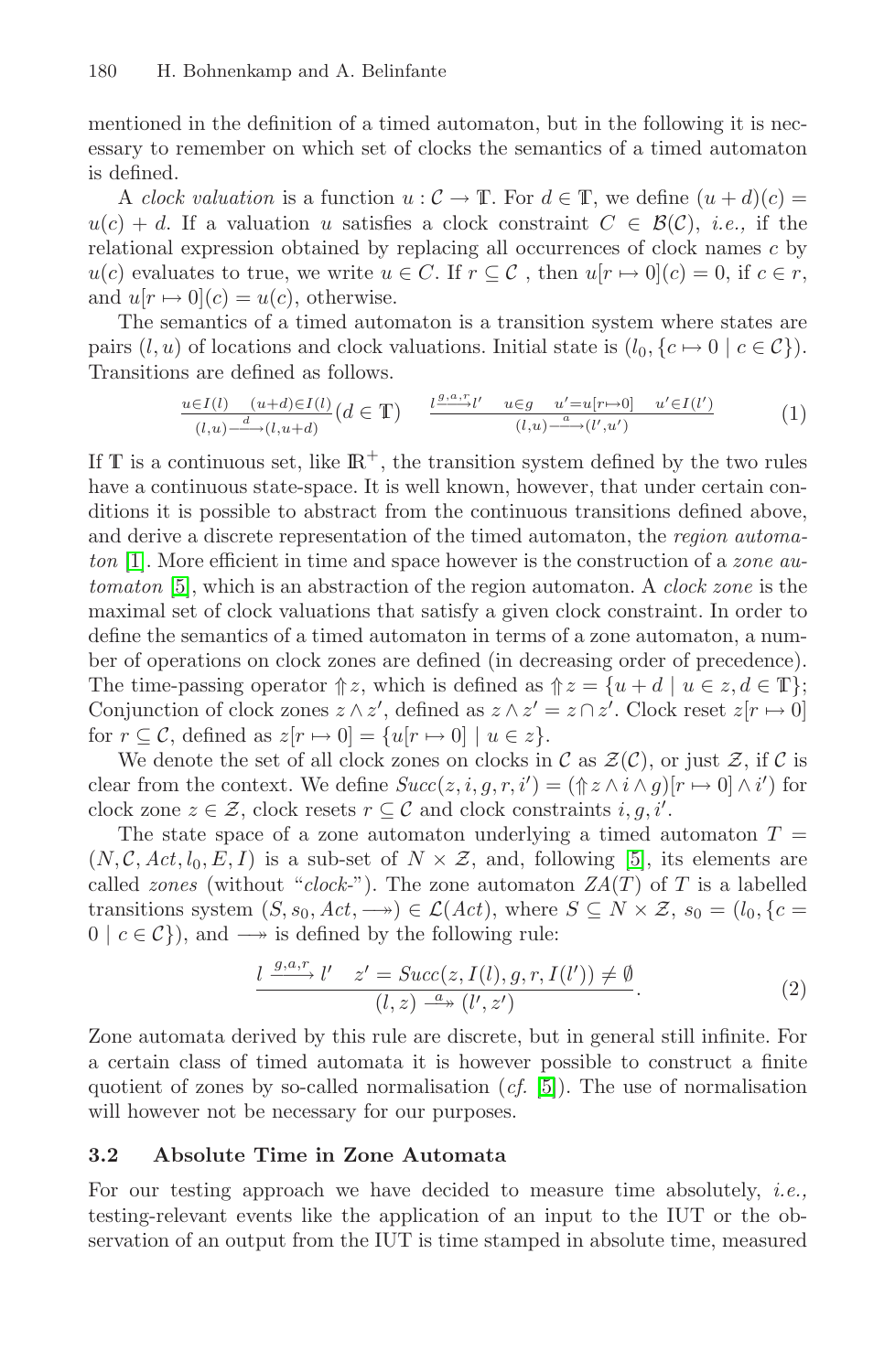from "system start". When "system start" is, is an arbitrary choice. Using absolute time does not have any particular advantage or disadvantage. Our approach would work equally well with relative time, *i.e.,* with measurements of the time that passes between two observable events. The choice for absolute time was the fact that some simple computations on time stamps were not necessary.

We have therefore to introduce a notion of absolute time in timed automata. We do this by introducing a special clock, denoted by ABS, a clock which is never referenced in the considered timed automaton, and which therefore is never reset. So, if  $T = (N, \mathcal{C}, Act, l_0, E, I)$  is a timed automaton, we define the absolute-time version Abs(T) of T as  $T = (N, \mathcal{C} \cup {\text{ABS}}, Act, l_0, E, I)$ . Note that clock zones are defined relative to a clock set. All clocks in the clock set are considered in order to compute successor clock zones. Adding Abs to the clock set adds therefore one more dimension to the clock zones. We define the absolute-time zone automaton of a timed automaton T with clock set  $T.C$  as the zone automaton  $ZA(ABs(T))$ . Given a zone  $q=(l, z)$  of  $ABs(T)$ , the valuations of the absolute time clock Abs in clock zone z describes the time interval in which it is allowed to sojourn in zone  $q$ . In the following, we will denote the projection of a clock zone  $z \in \mathcal{Z}(\mathcal{C} \cup {\text{ABS}})$  on the absolute times scale as  $z^{\downarrow}$ ,  $i.e., z^{\downarrow} = \{u(ABs) \mid u \in z\}.$ 

### <span id="page-8-0"></span>**3.3 Inputs and Outputs in Timed Automata**

We distinguish again a set of input labels,  $L<sub>I</sub>$ , and a set of output labels,  $L<sub>U</sub>$ , and special symbol  $\delta$  to denote quiescence. We consider now the set of timed automata  $\mathcal{A}(L_I \cup L_U)$ .

The semantics of timed automata, as defined with [\(1\)](#page-7-0) defines a timed transition system (TTS), and assuming the label sets  $L_I$  and  $L_U$  for the timed automaton, this TTS is a TIOTS. Therefore, we can apply in principle the quiescence definition of [\[6\]](#page-15-7) to define quiescence for Timed Automata with inputs and outputs. The definition is however not useful to detect quiescence *algorithmically*. Fortunately, it is possible to express the conditions for quiescence on the level of the timed automaton itself, by modifying and adding switches. Similar to the *ioco* case, we will call such a modified version of a timed automaton T the δ-closure of T. The definition of the δ-closure below takes the *tioco* definition of quiescence as well as the *tioco* Quiescence Prerequisite (*cf.* Definitions [1](#page-5-0) and [2\)](#page-5-1) into account. We therefore assume the existence of a real number M which is mentioned in Definition [1,](#page-5-0) and denote the δ-closure of T as  $\Delta_M(T)$ .

**Definition 4** ( $\delta$ -closure of a timed automaton). Let  $T = (N, \mathcal{C}, Act, l_0, E, I)$ *be a timed automaton with*  $Act = L_I \cup L_U$ , and let  $M \in \mathbb{R}, M > 0$ . Then the  $\delta$ *closure*  $\Delta_M(T)$  *of* T *is a timed automaton*  $(N', C', Act', l'_0, E', I')$ *, where*  $N' = N$ *,*  $\mathcal{C}' = \mathcal{C} \cup \{\text{QC}\}, \ Act' = Act \cup \{\delta\}, \ l'_0 = l_0, \ I' = I, \ and \ E' = E_1 \cup E_2 \cup E_3 \cup E_4$ *with*  $E_1 = \{ (e, l, e, g \land (QC < M), e.a, e.r \cup \{QC\}, e.l') | e \in E \land e.a \in L_U \},\$  $E_2 = \{(e.l, e.g, e.a, e.r \cup \{QC\}, e.l') \mid e \in E \land e.a \in L_I\}, E_3 = \{e \mid e \in E \land e.a = \tau\}$ *and*  $E_4 = \{(l, \text{QC} > M, \delta, \emptyset, l) \mid l \in N\}.$ 

The idea behind this definition is the following. The assumption is that the IUT fulfils the *tioco* Quiescence Prerequisite. Therefore, it will only produce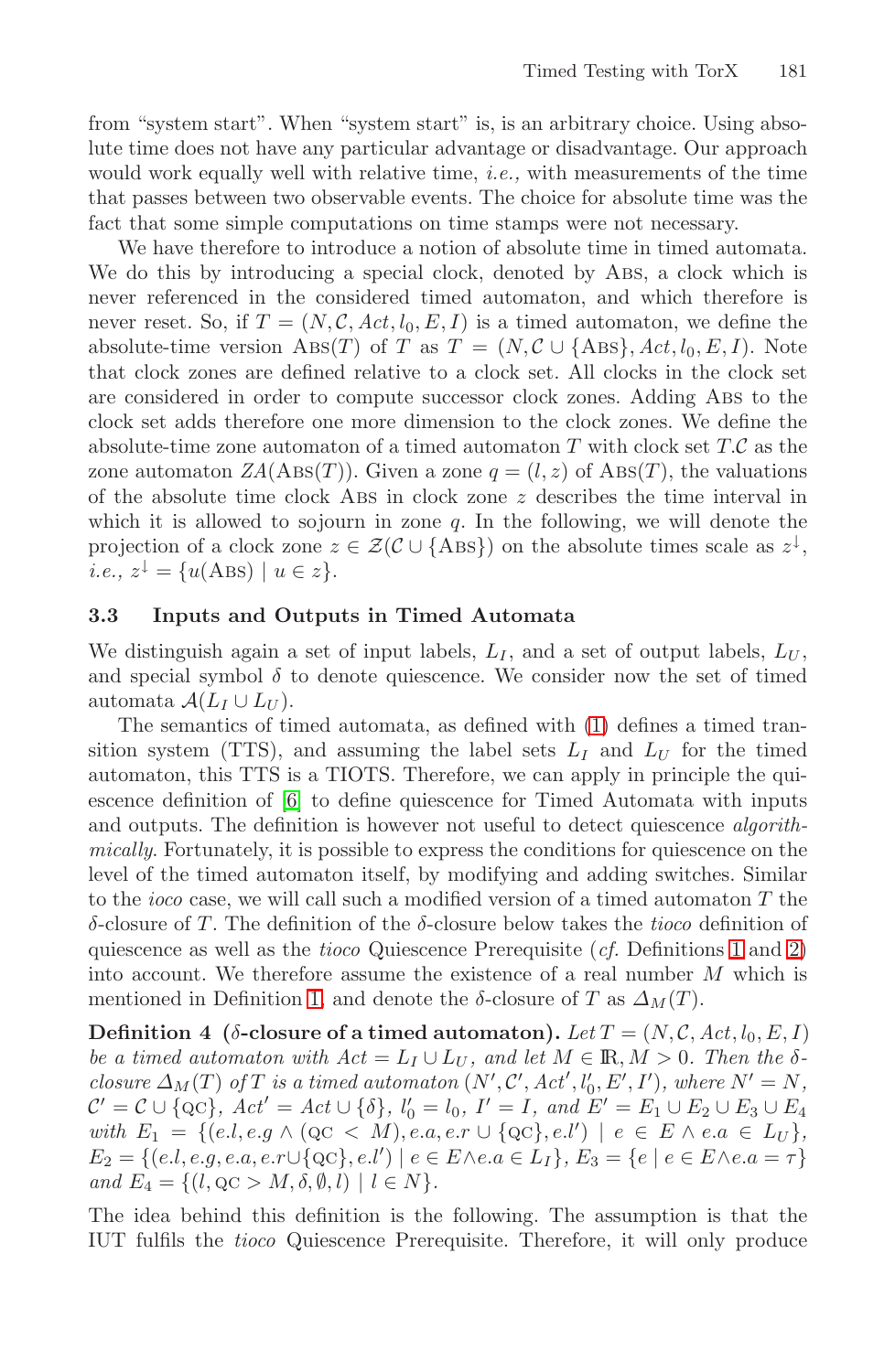outputs within  $M$  time units since the last input or output has been seen. This means that in the specification every location in which it is allowed to stay after M time units have passed, a  $\delta$  should be accepted. Moreover, if more then M time units have passed, no output in the timed automaton needs to be enabled anymore. Therefore, we add the clock  $\mathbb{Q} \in \mathcal{L}$ . It measures the time since the last observable behaviour of the IUT has happened. Consequently, every switch which has an input or output label resets clock  $\alpha$ . The  $\delta$  label is added to the action set, and every location in N gets a self-loop switch with  $\delta$  label, which is only enabled if  $QC > M$ . The set E' thus comprises the disjoint sets  $E_1, \ldots, E_4$ .  $E_1$  contains all edges of E with output label, where the guards are extended with the constraint  $QC < M$ . QC is reset if the switch is taken.  $E_2$  contains all edges of E with an input label, but with the clock reset extended by qc again.  $E_3$  contains all (unmodified) switches of E with a  $\tau$  label.  $E_4$  contains only selfloops with  $\delta$  label. These switches denote the occurrence of a quiescence signal. The guard for all of these switches is  $QC > M$ . Note that the clock QC is not reset, since otherwise switches with output labels could become enabled again.

Similar to the *tioco* theory, we postulate the *no-forced-input* property (see Section [2.3,](#page-5-2)  $cf.$  [\[6\]](#page-15-7)). In the context of timed automata, we thus require that, whenever it is possible to accept quiescence in a location, it must always be possible to stay in that location forever.

## <span id="page-9-0"></span>**4 Timed Automata Testing with TorX**

The timed testing approach we have implemented in TorX is based on the absolute-time zone automata, derived from δ-closed timed automata.

## **4.1 Test-Cases**

In order to define the test-cases we are executing with TorX, we adapt the definition of  $\cdot$  **after**  $\cdot$  (*cf.* Section [2.1\)](#page-2-1) to work on zones.

**Definition 5** ( $\cdot$  **after**<sub>**t**</sub>  $\cdot$ ). Let  $T = (N, \mathcal{C}, L_I \cup L_U, l_0, E, I)$  *be a timed automaton, and let*  $ZA(ABs(\Delta(T)))=(S, s_0, L_I\cup L_U\cup\{\delta\}, \rightarrow)$  *the absolute-time zone automaton derived from its*  $\delta$ -closure. Let  $S' \subseteq S$ . Then, for  $a \in L_I \cup L_U \cup \{\delta\}$ *and*  $t \in \mathbb{T}$ *,* 

$$
\frac{S' \text{ after } a @ t}{and z''} = \{(l', z'') \mid \exists (l, z) \in S' : (l, z) \xrightarrow{a} (l', z')
$$
  
and  $z'' = (z' \land \text{ABS} = t) \neq \emptyset\}$  (3)

The set  $S'$  **after<sub>t</sub>**  $a@t$  contains all those zones which can be reached by executing action  $a$  at time  $t$  from clock zones in  $S'$ . Moreover, the successor zones reflect the fact that  $\text{Abs} = t$  at the time of entering.

Based on this definition, we can give a semi-formal definition of the timed test-cases that are being executed with TorX. As for *ioco* (*cf.* Section [2.1\)](#page-2-1), we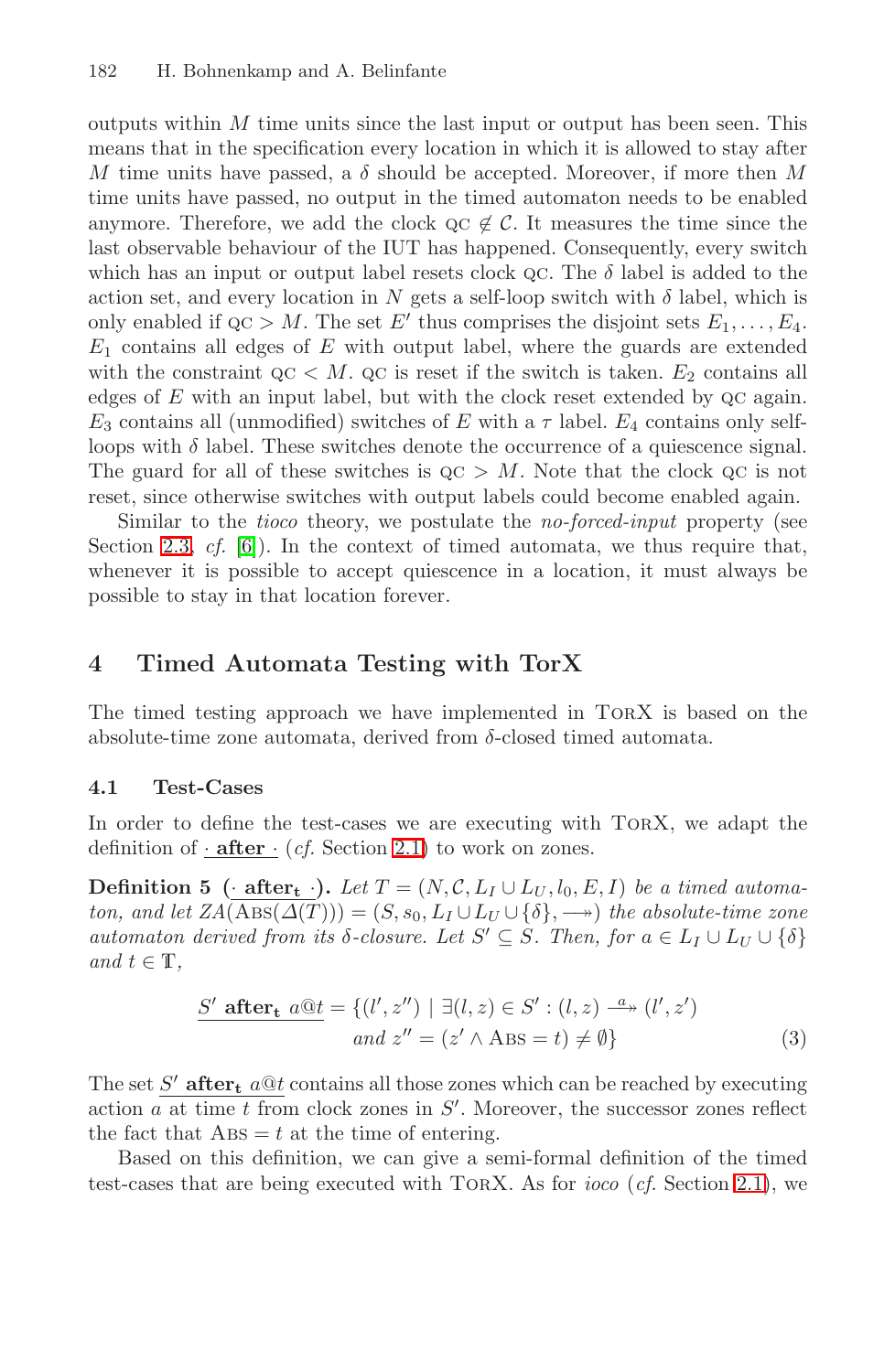<span id="page-10-1"></span>**Table 1.** Computation of menus from timed automata

```
Algorithm Compute Menu TA
1 input: Set of zones S
2 output: Set of zone automata transitions in, out 3 in := \emptysetin := \emptyset4 out := \emptyset5 already_explored := \emptyset6 foreach s = (l, z) \in S<br>7 already_explored :=
7 already_explored := already_explored \cup {s}<br>8 S := S \ {s}
8 S := S \setminus \{s\}<br>9 foreach e \in9 foreach e \in \{e' \in E \mid e.l = l\}<br>10 if z' = Succ(z, I(e.l), e.a, e.10 if z' = Succ(z, I(e.l), e.g, e.r, I(e.l')) \neq \emptyset:<br>
if e.g. = z : S := S \cup I(e.l' \ z') \cup I(e.l')11 if e.a = \tau: S := S \cup \{(e.l', z')\}12 else :
13 if e.a \in L_I : in := in \cup \{s \stackrel{a}{\longrightarrow} (e.l', z')\}<br>
olso : out := out :: \int_{s}^{a} (e.l' - z') dz'14 else : out := out ∪ {s \xrightarrow{a} (e.l', z')}
15 end
16 end
17 return(in,out)
```
express the test-cases in a process-algebra-like notation<sup>[1](#page-10-0)</sup>. We distinguish again three steps.

- 1.  $T := \text{pass}$  is a test-case;
- 2. Application of input:

$$
T := i \t\t@t; T' + \sum_{\substack{t' < t \wedge o \in L_U \\ S \text{ after } t \text{ or } t' = \emptyset}} o \t\t@t'; \text{fail } + \sum_{\substack{t' < t \wedge o \in L_U \\ S \text{ after } t \text{ or } t' \neq \emptyset}} o \t\t@t'; T_{o \t\t@t'}
$$

for  $i \in L_I$  and for  $t \in \mathbb{T}$  chosen such that  $S' = S$  **after**<sub>t</sub>  $i@t \neq \emptyset$ , and for  $T'$  being a test-case derived from  $S'$ , and the  $T_{o@t'}$  test-cases derived from  $S$  after<sub>t</sub>  $\partial \mathbb{Q} t'$ . Note that it is necessary to take outputs into account which do arrive at the time  $t' < t$ .

3. Waiting for outputs or signalling of quiescence:

$$
T := \sum_{\substack{o \in L_U \cup \{\delta\} \\ S \text{ after } o \otimes t = \emptyset}} o \circledast t; \text{fail} \quad + \sum_{\substack{o \in L_U \cup \{\delta\} \\ S \text{ after } o \circ \text{if} \neq \emptyset}} o \circledast t; T_{o \circledast t}.
$$

Here, all outputs including  $\delta$  are considered. The outputs  $\delta \mathbb{Q}t$  which yield an empty successor set  $S$  after  $\partial \mathcal{Q}t$  result in a test failure. All other outputs lead to a test-case  $T_{o@t}$ , where  $T_{o@t}$  is derived from  $S$  after  $o@t \neq \emptyset$ .

<span id="page-10-0"></span><sup>&</sup>lt;sup>1</sup> semi-formal: we do abuse the  $\Sigma$  sign to denote non-deterministic choice over a potentially continuous set of possibilities, which is not well-defined.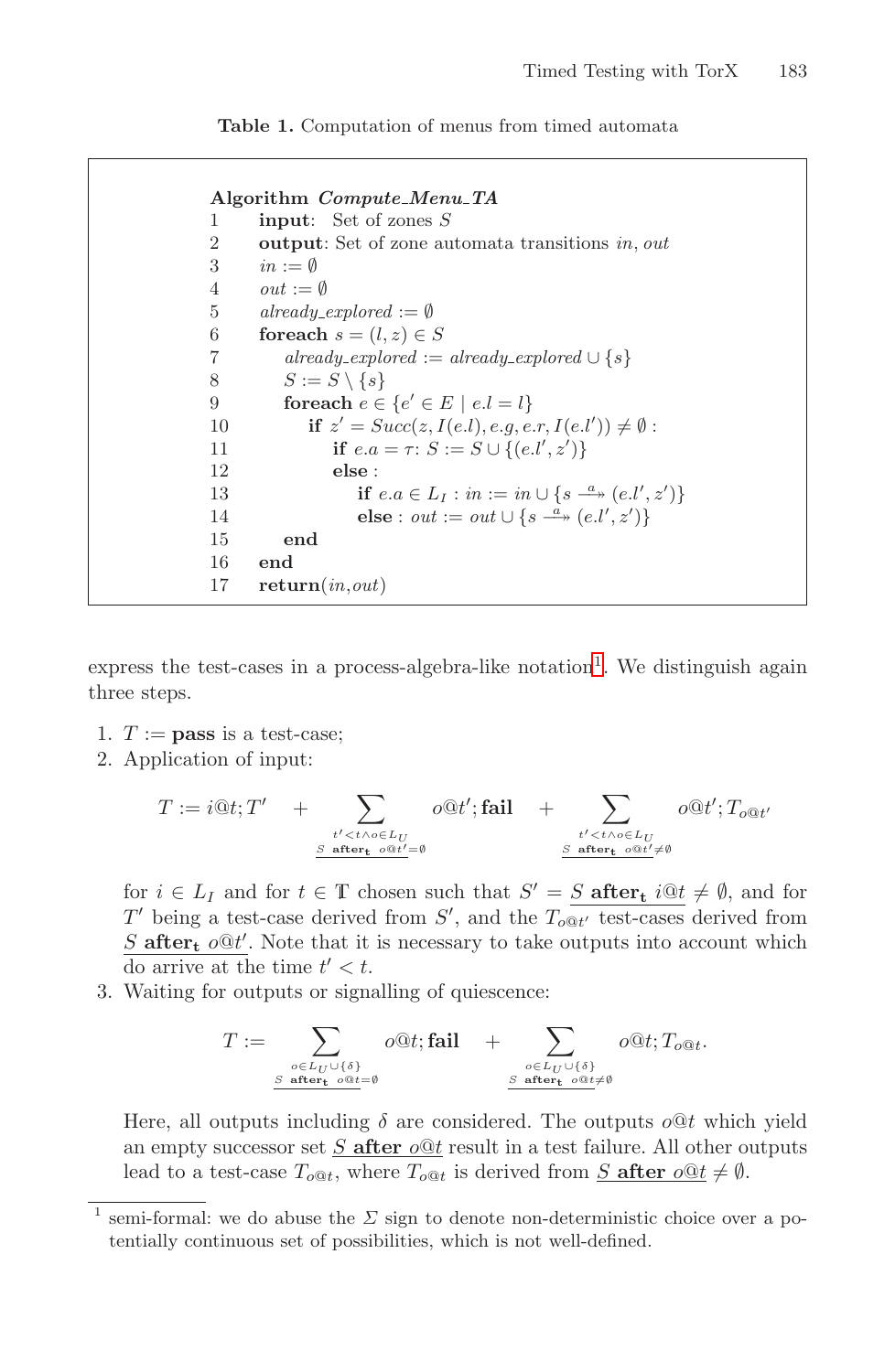```
Table 2. DRIVER control loop for timed systems
```

```
Algorithm Driver Control Loop TA
1 input: —
2 output: Verdict pass or fail
3 (in, out) = Compute\_Menu\_TA(\{(l_0, \{x = 0 \mid x \in C\})\})<br>4 while \neg ston:
         while \neg stop:
5 if ADAPTER.has_output() \lor wait:<br>6 o@t := \text{ADAPTER} . output()6 o@t := \text{ADAPTER}.output()<br>
6 o@t := \text{ADAPTER}.output()<br>
6 i.e.7 if \begin{array}{ll}\n\text{out after } t \text{ of } \phi \text{ of } t = \emptyset: \text{ terminate (fail)} \\
\text{8} & (in, out) := \text{Compute\_Menu\_TA}(\text{out})\n\end{array}8 (in, out) := Compute\_Menu\_TA(\underbrace{out \text{ after } t \text{ } o @t}_{t}, t)<br>9 else:
              9 else:
10 choose i@t \in \{a@t' \mid (l, z) \stackrel{a}{\longrightarrow} (l, z') \in in \wedge t' \in z'^{\downarrow}\}\11 if ADAPTER.apply_input(i@t):<br>12 (in, out) = Compute\_Mer
12 (in, out) = Compute\_Menu\_TA(in\_after_t i@t, t)<br>13 end
         13 end
14 terminate(pass)
```
### **4.2 Menu Computation**

In Table [1](#page-10-1) the algorithm for menu computation *Compute\_Menu\_TA* is given. We assume a timed automaton  $Spec \in \mathcal{A}(L_I \cup L_{II})$  and consider its  $\delta$ -closure  $\Delta_M(Spec)$  for an appropriately chosen value M. The input of the algorithm is a set of zones S derived from  $(ZA(ABS(\Delta_M(Spec))))$  (line [1\)](#page-4-2). The output comprises two sets, the *in* menu and the *out* menu. (lines [3,](#page-4-3) [4,](#page-4-4) [17\)](#page-4-5). The set *already explored* is used to keep track of zones already explored (line [5\)](#page-4-6). We have an outer loop over all states (*i.e.*, zones  $(l, z)$ ) in the set S (lines [6](#page-4-7)[–16\)](#page-4-8). The contents of S varies during the computation. All states considered inside the loop are added to *already\_explored* and removed from  $S$  (lines [7,](#page-4-9) [8\)](#page-4-10). The inner loop (line  $9-15$ ) considers every switch e with source location l. First, the successor clock zone  $z'$ of z according to switch  $e$  is computed (line [10\)](#page-4-13). If  $z'$  is not empty, transitions of the zone automaton are added to the sets *in* or *out*, depending on the labels of switch e (lines [11–](#page-4-14)[14\)](#page-4-15). Note that transitions with label  $\delta$  are added to the *out* menu. In case of a  $\tau$  label, the resulting zone is added to set S (line [11\)](#page-4-14). In essence, the menu computation is a bounded state-space exploration of the zone automaton with sorting of the generated transitions according to their labels.

### **4.3 Driver Control Loop**

We enhance the definition of  $\cdot$   $\mathbf{after}_{\mathbf{t}}$   $\cdot$  to menus.

**Definition 6** ( $\cdot$  **after**<sub>**t**</sub>  $\cdot$ ). Let  $T = (N, \mathcal{C}, Act, l_0, E, I)$  be a timed automaton, *and let*  $ZA(ABs(T)) = (S, s_0, Act, \rightarrow)$  *be its absolute-time zone automaton. Let*  $M \subseteq \rightarrowfty$ *. Then, for*  $a \in Act$  and  $t \in \mathbb{T}$ *,* 

$$
\frac{M \text{ after } a \textcircled{a} t}{and z'' = (z' \land \text{ABS} = t) \neq \emptyset}
$$
\n
$$
(4)
$$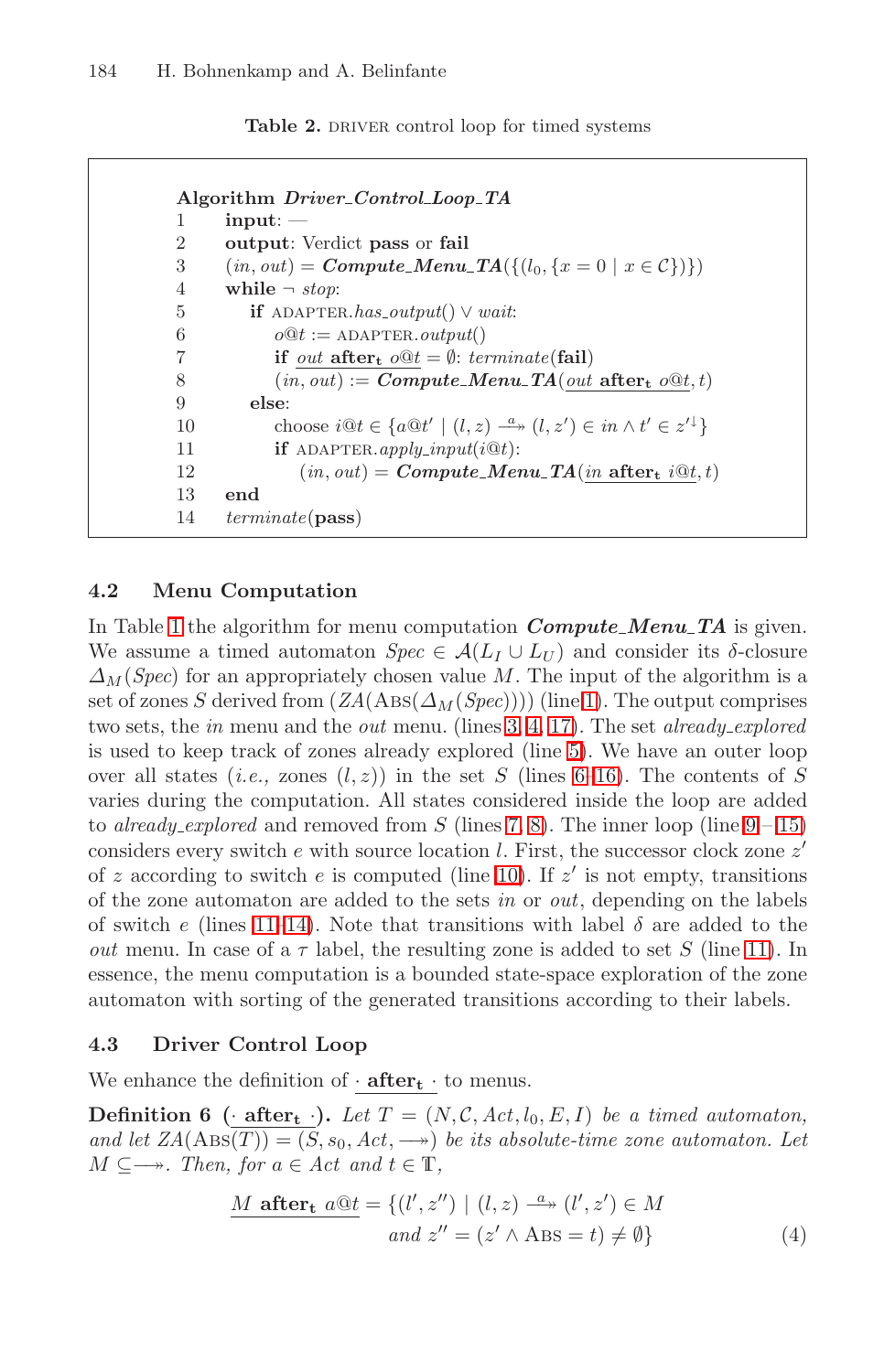If the set M is a menu computed by *Compute Menu TA*, each transition  $(l, z) \longrightarrow (l', z')$  contains the interval of all times at which a us allowed to happen: the interval  $z'^{\downarrow}$ . The set M **after**<sub>t</sub>  $a@t$  then computes a set of successor zones from  $M$  which can be reached by executing  $a$  at exactly time  $t$ . For a zone  $(l, z) \in M$  **after**<sub>t</sub>  $a@t, z^{\downarrow} = [t, t]$  holds.

In Table [2,](#page-11-0) we see the algorithm for the DRIVER control loop of TORX, enhanced to deal with time. Menus are computed with *Compute Menu TA*, and the successor states are computed with  $\cdot$  **after**<sub>**t**</sub>  $\cdot$ . When an input is applied, not only an input  $i? \in in$  is chosen, but also a time instance  $t \in z'^{\perp}$  (line [10\)](#page-4-13), at which time to apply the input.

The variables *wait* and *stop* have the same meaning as in the *ioco* algorithm (*cf.* Section [2.2\)](#page-3-1).

### **4.4** *ioco***,** *tioco***, and TorX**

The algorithms for menu computation and test execution are very similar to the ones implemented for untimed TorX. However, there are some slight differences, which we will comment here.

The most important difference is that the  $\delta$ -closure of the timed automaton can not be computed anymore by the PRIMER. Rather, the  $\delta$ -closure is done beforehand, and the primer does not need to distinguish anymore between a  $\delta$ label and arbitrary outputs. The reason for this is that quiescence is a timing property that has to be dealt with on zone-automaton level. These computations are however in the responsibility of the explorer. As a consequence, contrary to our initial hopes, the algorithms that existed for untimed TorX can not be reused. However, the changes are simple and the principle remains the same.

Another big difference is that we allow for the more general definition of quiescence from the *tioco* theory. Attempts to use the more restricted *ioco* definition turned out to be not successful, since unsound test-cases could be produced.

## <span id="page-12-0"></span>**5 Timed Testing in Practice**

#### **5.1 Notes on the Testing Hypothesis**

The *Testing Hypothesis* is an important ingredient in the testing theory of Tretmans [\[14\]](#page-15-4). The hypothesis is that the IUT can be modelled by means of the model class which forms the basis of the testing theory. In case of *ioco* the assumption is that the IUT can be modelled as an input-enabled IOTS. Under this assumption, the results on soundness and completeness of *ioco*-testing do apply to the practical testing approach. In this paper, we have not defined a formalism that we consider as model for an implementation, so we can not really speak of a *testing hypothesis*. Still, it is important to give some hints on what properties a real IUT should have in order to make timed testing feasible. We mention four points.

First, we require input enabledness, as for the untimed case. That means, whenever it is decided to apply an input to the IUT, it is accepted, regardless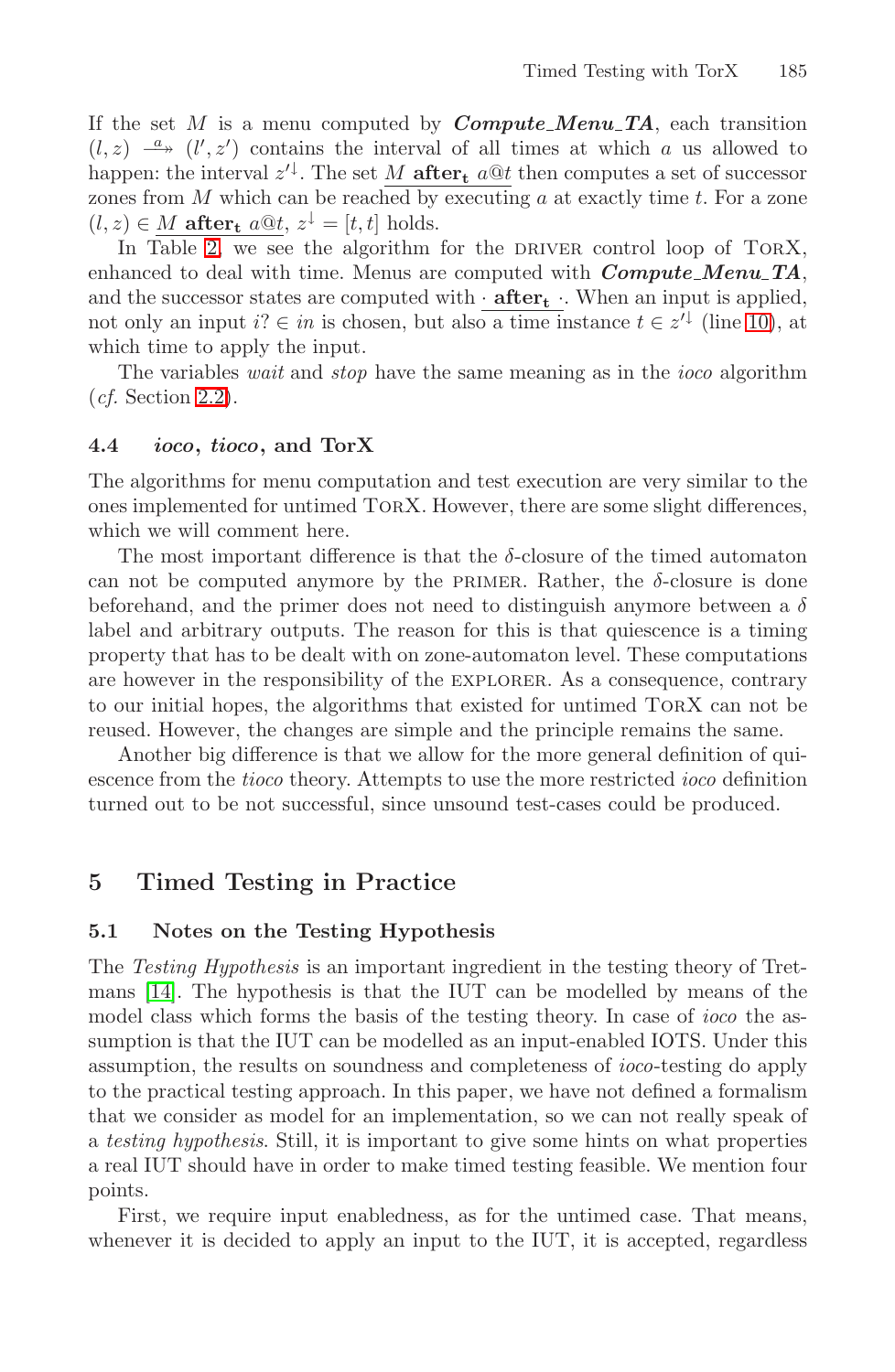of whether this input really does cause a non-trivial state-change of the IUT or not.

Second, it is plausible to postulate that all time measurements are done relative to the same clock that the IUT refers to. In practice this means that the TORX ADAPTER should run on the same host as the IUT and reference the same hardware clock. If measurements would be done by different clocks, measurement errors caused by clock skew and drifts might spoil the measurement, and thus the test run.

Third, as has been pointed out in Section [2.3,](#page-5-2) the *system designer* has to ensure that the implementation behaves such that quiescence can be detected according to Section [2.3,](#page-5-2) Def. [1.](#page-5-0)

Fourth, up to now we left open which time domain T to choose for our approach. The standard time domain used for timed automata are real numbers, however, in practice only floating-point numbers, rather than real numbers can be used. Early experiments have however shown that floats and doubles quite quickly cause numerical problems. Comparisons of time stamps turn out to be to inexact due to rounding and truncation errors. In the TorX implementation we use thus fixed-precision numbers, *i.e.,* 64 bit integers, counting micro-seconds. This happens to be the time representation used for the UNIX operating system family.

### **5.2 Limitations of Timed Testing**

Even though the timed testing approach described in this paper seems to be easy enough, timed testing is not easy at all. Time is a complicated natural phenomenon. It can't be stopped. It can not be created artificially in a lab environment. Time runs forward, it runs everywhere, and, leaving Einstein aside, everywhere at the same pace. For timed testing this means that there is no time to waste. The testing apparatus, TorX, in this case, must not influence the outcome of the testing approach. However, the execution of TorX does consume time, and the question is when the execution time of TorX does influence the testing.

- Assume that input i? is allowed to be applied at time  $0 \le t \le b$ . Assume that the testing tool needs  $b/2$  to prepare to apply the input. Then the input can never be applied between time 0 and  $b/2$ . If there is an error hiding in this time interval, it will not be detected.
- **–** Assume that the tester is too slow to apply i? before b. Then this input can not be applied, and some behaviour of the IUT might never be exercised.

This basically means that the speed of the testing tool and the speed of communication between tester and IUT determine the maximal speed of the IUT that can be reliably tested.

Springintveld et al. [\[13\]](#page-15-12) define an algorithm to derive test-cases for testing timed automata. They prove that their approach to test timed automata is possible and even complete, but in practice infeasible, due to the enormous number of test-cases to be run. This is likely also the case for our approach and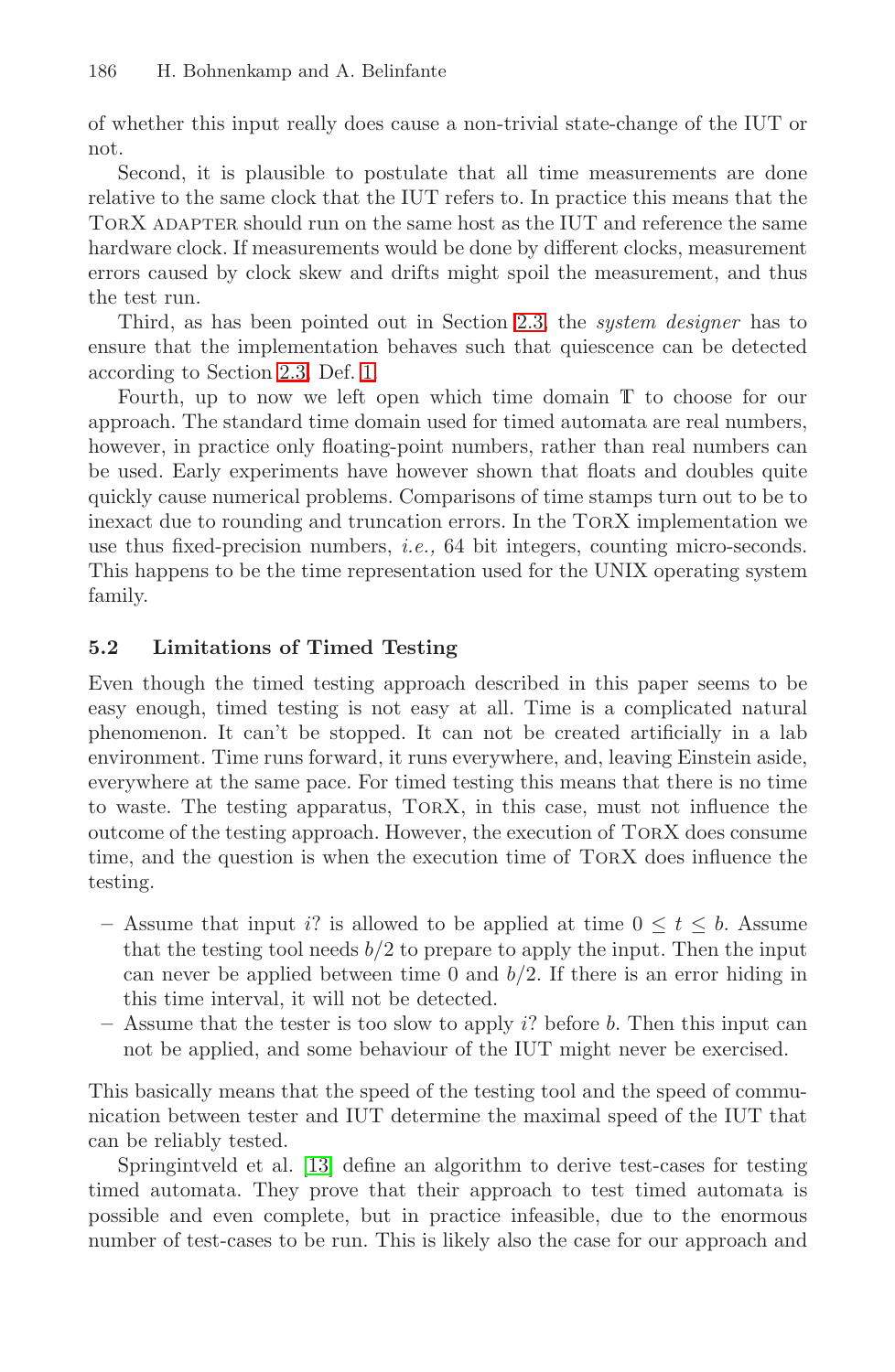thus limits the extend to which timed testing can be useful. Automatic selection of meaningful test-cases might be an important ingredient in future extensions of our approach. For the time being, our goal is to find out how far we can get with timed testing *as is* in practice. This will be subject of our further research.

### <span id="page-14-1"></span>**6 Conclusions and Further Work**

In this paper we have presented Timed TorX, a tool for on-the-fly real-time testing. We use non-deterministic safety timed automata as input formalism to describe system specifications, and we demonstrate how to use standard algorithms for zone-computations in order to make our approach work. It turns out that the existing TorX algorithms, especially in the primer and driver can in principle be reused in order to deal with time. The major difference is that the  $\delta$ -closure of the specification is now an explicit step, and cab not be done implicitly in the PRIMER anymore.

Our approach is strongly related to the *tioco* testing theory [\[6\]](#page-15-7). Esp. the notion of quiescence we have defined in Section [3.3](#page-8-0) is strongly motivated by the *tioco* definition. We have much confidence that the  $\delta$ -closure we have defined for timed automata ensures that the test-cases and the on-the-fly testing algorithm as presented in this paper are indeed an instantiation of the *tioco* theory. However, a formal proof of this assertion has still to be provided.

Timed testing relies on precise measurement of time stamps, but measurement errors can never be avoided. Timed automata live in an ideal world. It is perfectly normal to specify that a particular output should occur exactly two seconds after a certain input. But what if the output comes after 2.001 seconds? Should this considered to be a failure or not? One approach would be to allow for slack, *i.e.,* don't allow for discrete values but for intervals in the specification of occurrence times. However, this defers the problem only to the boundary of the intervals. An approach that is currently considered is to go away from hard pass/fail verdicts, but to define continuous metrics which allow to express quantitatively how far an implementation deviates from the specification. Work on this is based on [\[7\]](#page-15-13).

**Acknowledgements.** We thank Conrado Daws, Ed Brinksma and Laura Brand´an Briones for discussions on timed automata, *tioco* theory and timed testing in general. Furthermore we thank Jan Tretmans for helpful comments on quiescence. Tim Willemse pointed out a mistake in an earlier approach to implement quiescence.

### <span id="page-14-2"></span>**References**

- 1. R. Alur and D. L. Dill. A theory of timed automata. *Theor. Comp. Science*, 126(2):183–235, 1994.
- <span id="page-14-0"></span>2. A. Belinfante. Timed testing with TorX: The Oosterschelde storm surge barrier. In M. Gijsen, editor, *Handout 8e Nederlandse Testdag*, Rotterdam, 2002. CMG.